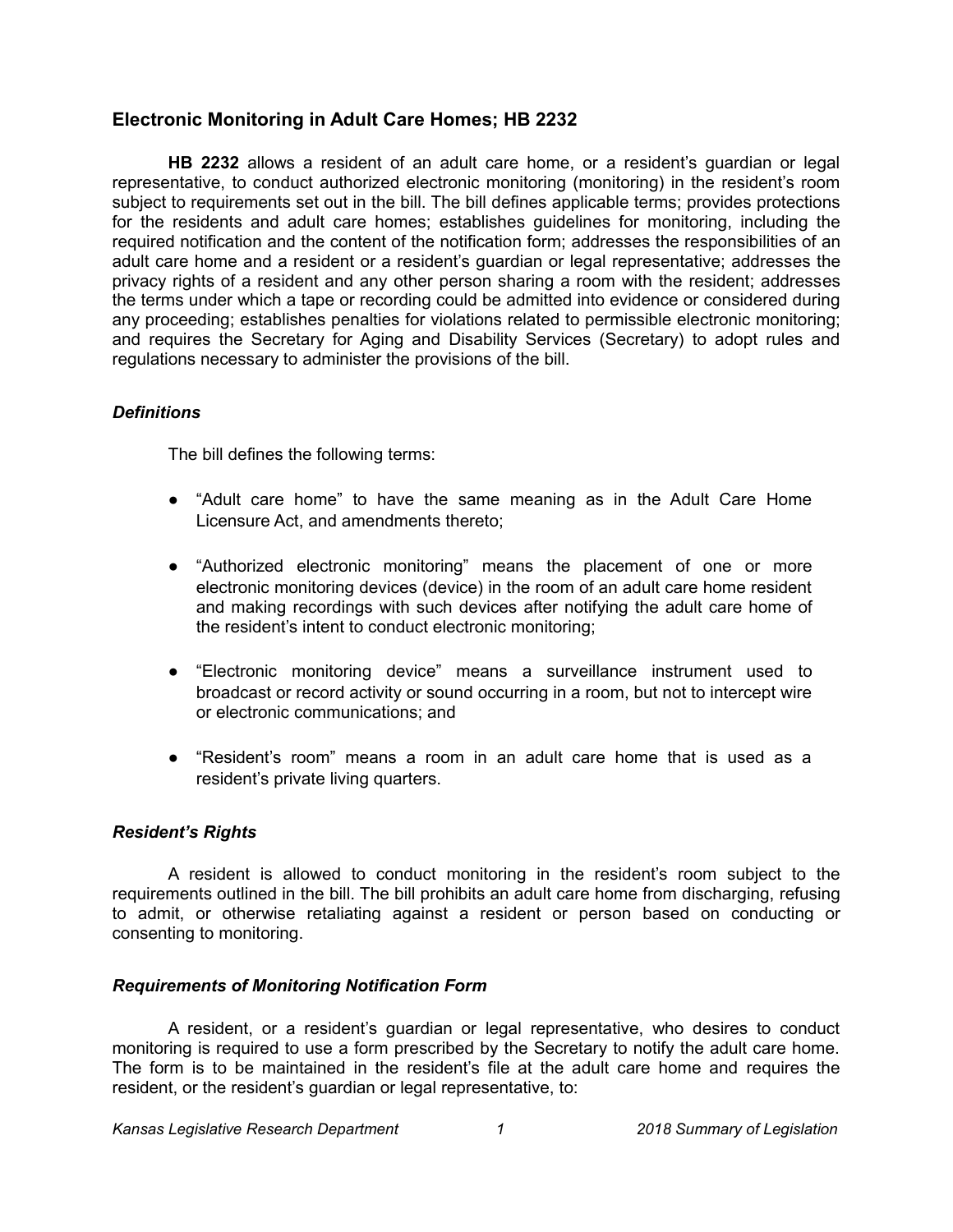- Release the adult care home from civil liability for a violation of the resident's privacy rights with regard to the use of the device;
- Be informed of the proper complaint reporting procedures, as outlined by the Kansas Department for Aging and Disability Services (KDADS);
- Choose, if the device is a video surveillance camera, whether the camera will always be unobstructed or will be obstructed in specific circumstances to protect the resident's dignity; and
- Obtain, if the resident resides in a multi-resident room, the consent of the other residents in the room on a form prescribed for this purpose by the Secretary.

An adult care home is required to provide a copy of the completed form to the resident, any resident or residents with whom the resident shares a room, and the Office of the State Long-Term Care Ombudsman.

# *Physical Accommodations for Monitoring*

The bill requires an adult care home to make reasonable physical accommodations for monitoring, including:

- Providing a reasonably secure place to mount the device;
- Providing access to power sources for the device;
- Making reasonable accommodations if a resident in a multi-resident room wishes to conduct monitoring but a resident or residents who share the room with the resident wishing to conduct monitoring do not consent to the monitoring, including offering to move the resident who wishes to conduct monitoring to another shared room that is or becomes available; and
- Making reasonable accommodations if a resident in a multi-resident room wishes to conduct monitoring but another resident who begins residing in the room does not consent to the monitoring, before moving the resident wishing to conduct monitoring.

A resident, or the resident's guardian or legal representative, is required to pay all costs associated with installing and maintaining a requested device.

# *Consent*

# *New Roommate Consent*

The bill requires a resident who previously conducted monitoring to obtain consent from any new roommates before resuming monitoring. The adult care home is allowed to turn off the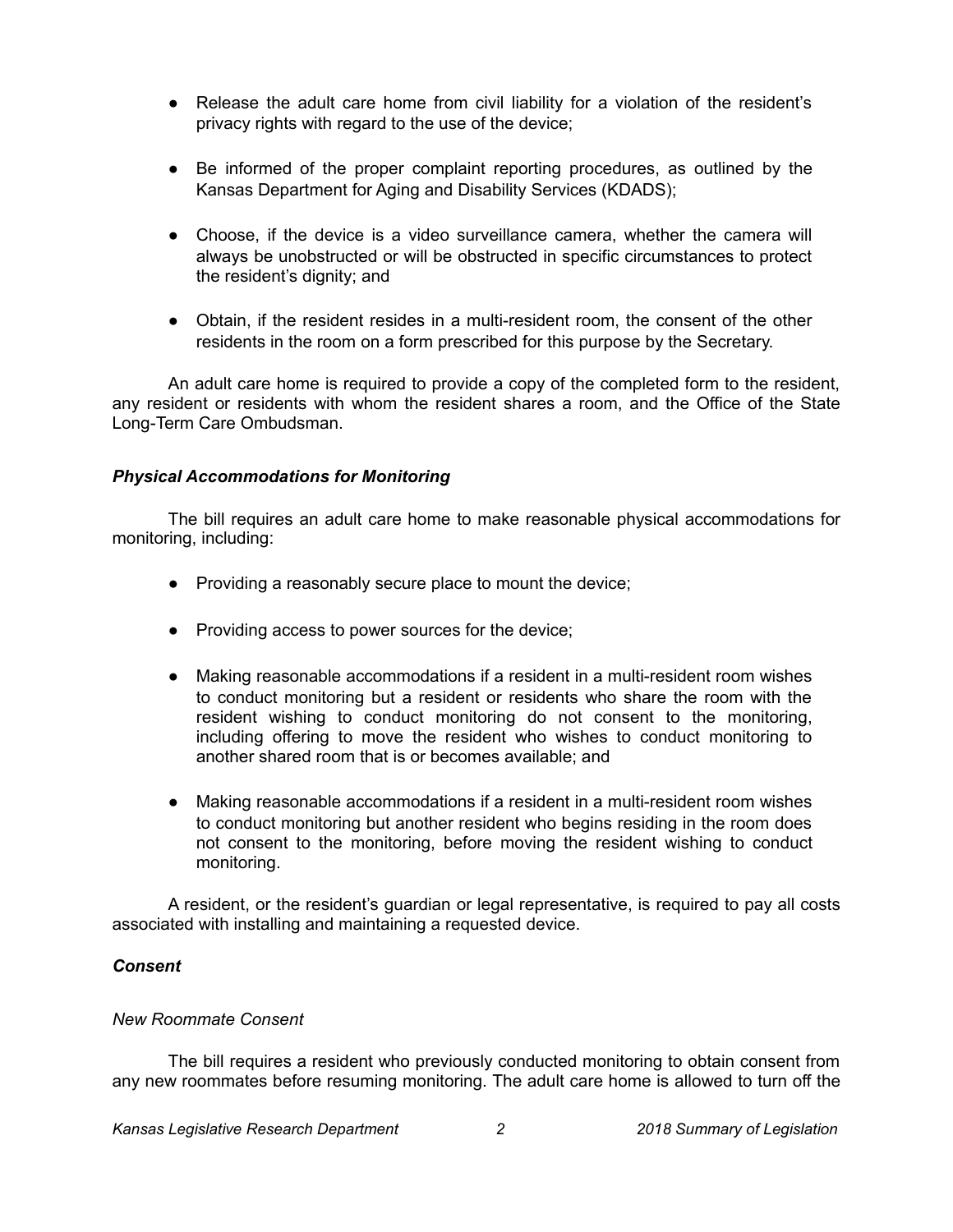device if the new roommate does not consent to monitoring and the resident conducting monitoring does not remove or disable the device.

### *Withdrawal of Consent*

The bill allows consent to be withdrawn by a resident, a resident's guardian or legal representative, or any roommate at any time, and the withdrawal of consent is to be documented in the resident's clinical record. The adult care home is allowed to turn off the device if a roommate withdraws consent to monitoring and the resident conducting monitoring does not remove or disable the device.

## *Posting of Notice and Monitoring in Plain View*

Each adult care home is required to post a conspicuous notice at the entrance to the adult care home and at the entrance of each resident's room stating the rooms of some residents may be monitored electronically by or on behalf of the room's resident or residents.

An adult care home is allowed to require a resident, or the resident's guardian or legal representative, to conduct monitoring in plain view.

## *Form Addressing Monitoring Guidelines*

On or before a person's admission to an adult care home, the person is required to complete and sign a form prescribed by the Secretary, and such form is to be maintained in the person's resident file. The form is to state the following:

- That a person who places a device in a resident's room or discloses a recording made on such device may be civilly liable for any unlawful violation of the privacy rights of another person;
- That a resident, or a resident's guardian or legal representative, is entitled to conduct monitoring as authorized in the bill;
- The basic procedures required to request monitoring;
- Who may request monitoring;
- Who may consent to monitoring;
- Restrictions a resident may elect to place on monitoring conducted in the resident's room, including, but not limited to:
	- Prohibiting video recording; or
	- Prohibiting audio recording;